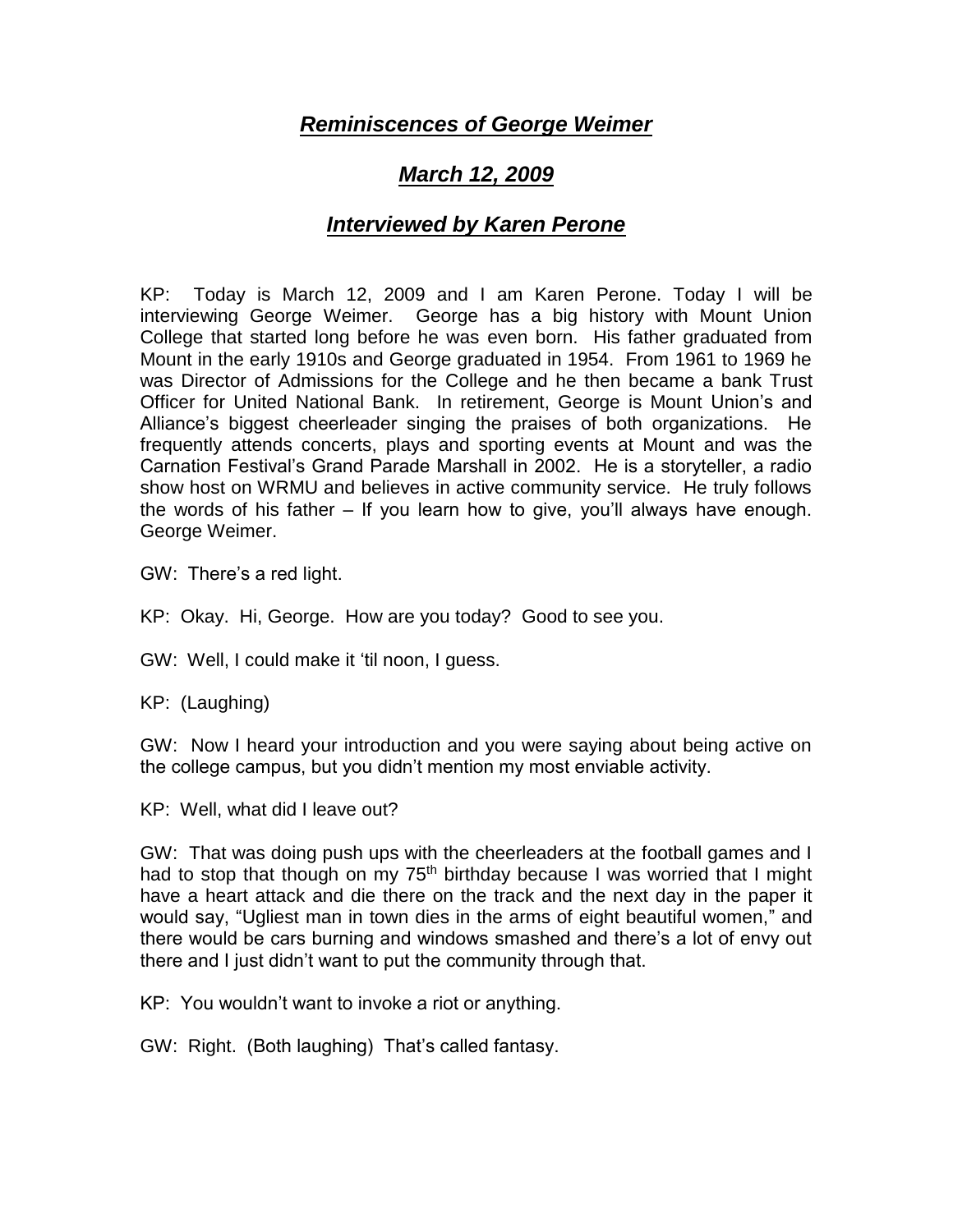KP: Oh, that's great. We started out by saying you have a long history with Mount Union College even before you were born. Do you want to talk a little bit about your Father and who he was?

GW: Yes. Well, I'll start it further than that. I'll start it with my Great-Grandfather who emigrated from Germany and so he came over here and wound up in New York City and he did an apprenticeship in some kind of a grocery, or I mean, a restaurant or other. Anyhow, he wound up with a oyster house on the New York City waterfront which was kind of a interesting area. This is where the sailors would come in and get some oysters to get sobered up before they got on their, got on their ship, and the oyster house was a pretty fancy place; it had fresh sawdust on the floors and my Great-Grandmother was a rather large woman, large German woman. My Grandfather had a goatee and a sailor had a misunderstanding with my Great-Grandfather and grabbed his goatee and was slapping him around pretty well and my Great-Ggrandmother walked up behind the sailor, stuck her little finger up his nose and pulled him over backwards. So you see, I come from good stock. (Both laughing) And the family lived over top of this oyster house so my, my Grandfather was a stair builder which was the top of the carpenter trade back at that time and told great stories about how these stair builders were the first one's into the house as soon as they got the framing up and the roof on and they were the last one's to leave because they had so much detail to do that it took the entire year and a half, or however long it was, to build the house. There were some pretty fancy houses in New York. Now my Dad living in this area had kind of an interesting situation because he would go with his wagon down to the ice house to get ice in the summer and he would hear a noise and he knew it was some of the neighborhood kids asking for something for going through their territory and so he would pick up a brick and a lid off a garbage can to defend himself. So he'd get down to the ice house and back with, without having to lose a lot of marbles and things like this that you would normally have to pay to go through an area. Now his father got tired of this and so he said, "I'm through with you losing all your marbles..." Wait, that doesn't sound good, does it?

KP: No.

GW: Well, any how that's effaceable anyway, but he got a dog, and so Bruno entered their lives and he was a great big dog cause grandpa wanted to make sure there was overkill was…Overkill, yeah, that this would be a sufficiency and so Bruno got to be very important in his life because Dad could now just walk down to the oyster house and look at these neighbor kids and kind of thumb his nose at them if he so chose to and Bruno would get him through safely. Well, Bruno realized how important he was and so Bruno got kind of finicky on his eating and he would only eat certain things and my Grandpa got a little disgusted with this and so he said, "I'm going to teach Bruno to eat potato peelings." And I asked Dad, I said, "How do you teach a dog to eat potato peelings?" He said, "Don't feed him anything else."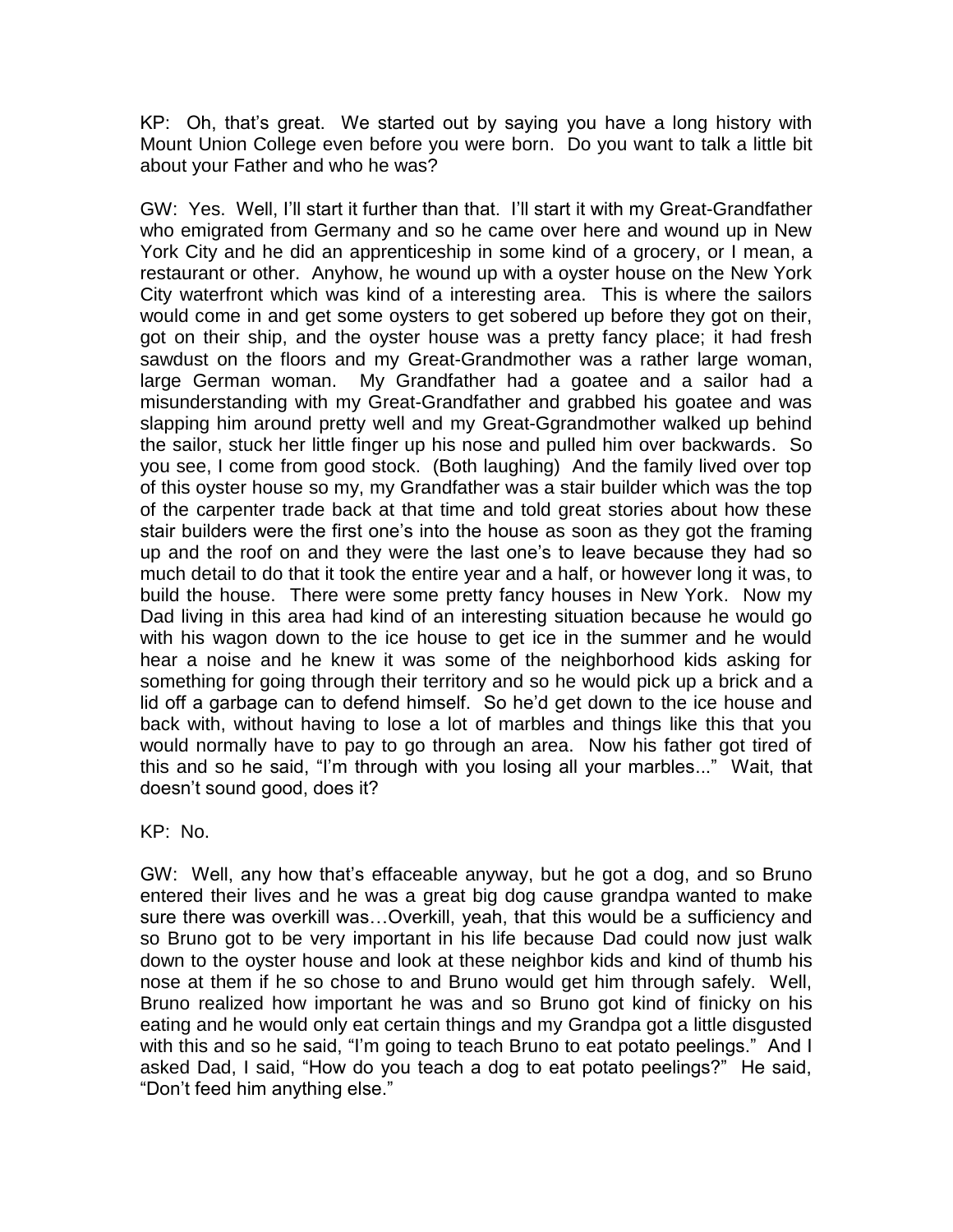GW and KP: (Both laughing)

GW: Well, Bruno got to eating potato peelings and found out he loved potato peelings and so then when they were peeling potatoes and Dad would have, be peeling away here and he'd let this big long string of potato peel hanging down as he rotated the potato and the peel would keep getting longer and Bruno would be (sound of dog slurping) and slobber running down while he was waiting for this potato peeling and as soon as it would leave the knife and start dropping towards the pan and he would snap it and that's…so now that was a standard in our family—if anybody got a little uppity, well, we'd better teach him to eat potato peelings.

GW and KP: (Both laughing)

GW: So that's how Dad happened to come to Mount was his youth minister in his church was a Mount grad and he said, "Oh, George, that's the place to go to school," and he convinced the parents to send Dad out west. So…

KP: Get him out of the city.

GW: So, out west he came. Here's a picture of the Oyster House, but you'll do something with that later. But, when Dad was, was here, a what he did was he came as a prep school student and so, a, he finished his senior year in high school and played basketball because he was a pretty good basketball player and so he is what is known as a five year letterman. Now there aren't very many four year letterman is kind of pretty good, but a five year letterman is really special. Now, of course, I hope you don't count that there were only five or six members of the basketball team so a (both laughing) that made it a little easier.

KP: Well, they needed him then.

GW: Now there are some stories that dad used to like to tell and dad was kind of a story teller and on Saturday nights before church, my three brothers and I would be sitting in a row after, or before taking our bath, and Dad would cut our hair. Now Dad was maybe good at a number of things but as a barber it wasn't all that great, but we had a hair cut anyway and he would tell stories while he was cutting hair, and he had one of the clippers where you squeezed the handle, and so Dad would be telling the story and he became animated and something would happen and a hunk of hair would disappear with the roots connected to it.

KP: Ow!

GW: So you kind of liked it if dad was telling stories like that when you were sitting waiting, but not when you were in the chair. But one of the stories that he told was how McMaster was coming to Mount as the President that he was a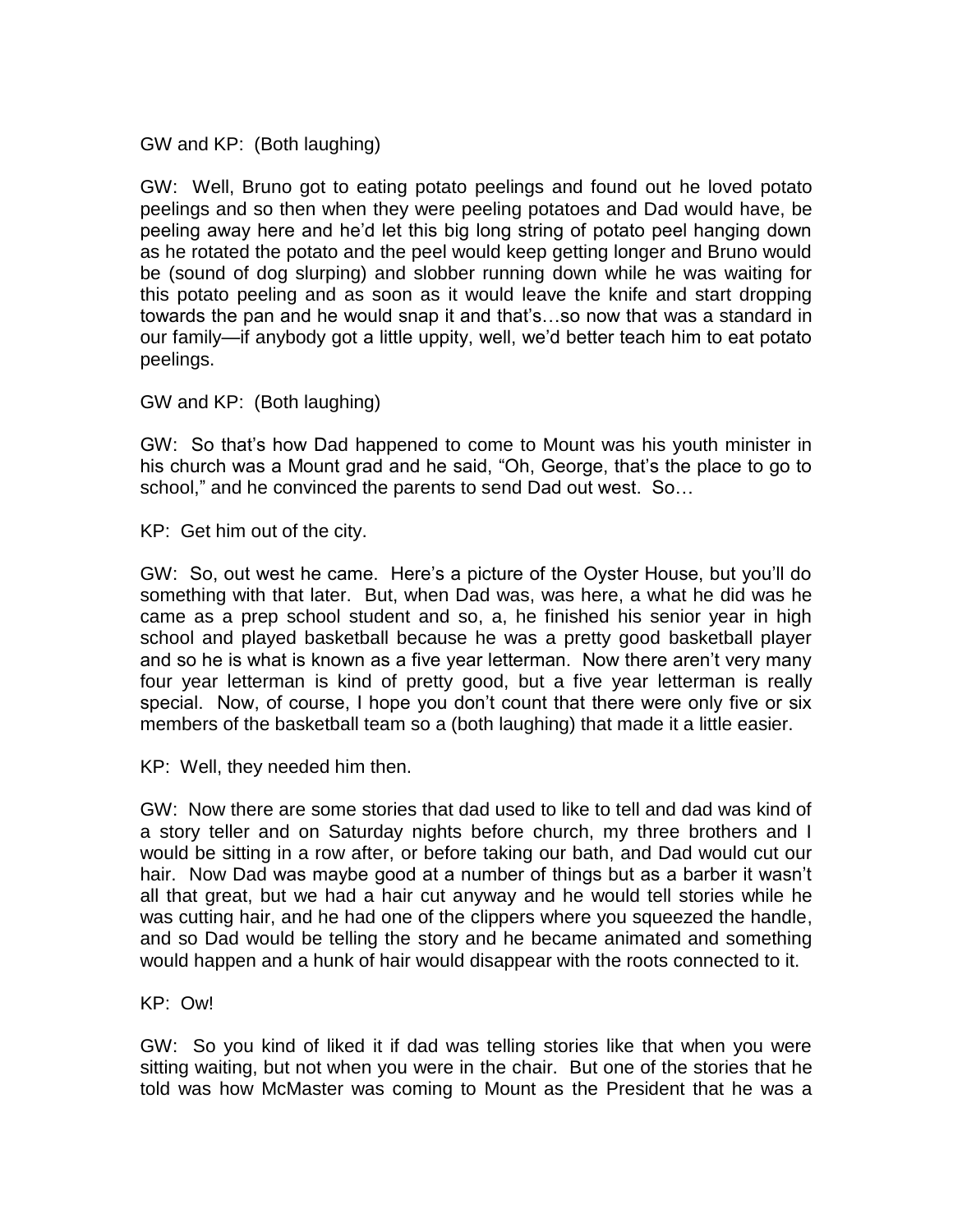young man and a Mount grad, a fairly recent graduate, and the students were coming down to pick him up at the railroad station which, of course, is over two miles from the campus. Well, the students had enough money to rent the carriage but they didn't have enough money to rent the horses and so (both laughing) they got a big long rope, tied it to the carriage and they were pulling the carriage down to the railroad station. But Dad said the really fun part of it was they thought there should be a band, well, of course, Mount didn't have a band at that time, so they went around to the neighborhood and they would borrow a drum here, cymbals there, or maybe a trumpet some place else, and get a uniform from The Knights of Columbus or a Mason and have a big plume and all that stuff and so he said it was a pretty wild looking bunch going down to the railroad station. Now the picture that I have is just of a number of college students who were pulling that rope, but I wish that it had a picture of that bunch that was leading it with the plumes and the drums and all this sort of thing. I thought that could have been fun. But of course, whoever the photographer was had more sense than to take that picture. Now Dad lived in a fraternity house, he lived in the Sigma Nu house, and it was on the south east corner of State and Union and his room mate for all five years was Joe Scott. Now Joe Scott was there for five years because he had a number of illnesses and so it took him longer to graduate. But Joe and Dad were very good friends and a number of stories that Dad told about Joe; one of them was that he and Joe would go down the hospital where Mrs. Fiegenschuh, Fiegenschuh Jeweler, that family, a was the head nurse and she would ask Joe and my Dad to a, a, carry a patient from the first floor to the second because that's where the operating room was.

- KP: Now this was when the hospital was in the…
- GW: The hospital was…
- KP: …in the big house?
- GW: Yes, the house, a facing a…
- KP: The Whitacre House wasn't it?
- GW: The what?
- KP: The Whitacre House.
- GW: Oh, I don't know that.
- $KP<sup>+</sup>$  I think that's what it was.
- GW: It was on College and I think a…
- KP: Arch?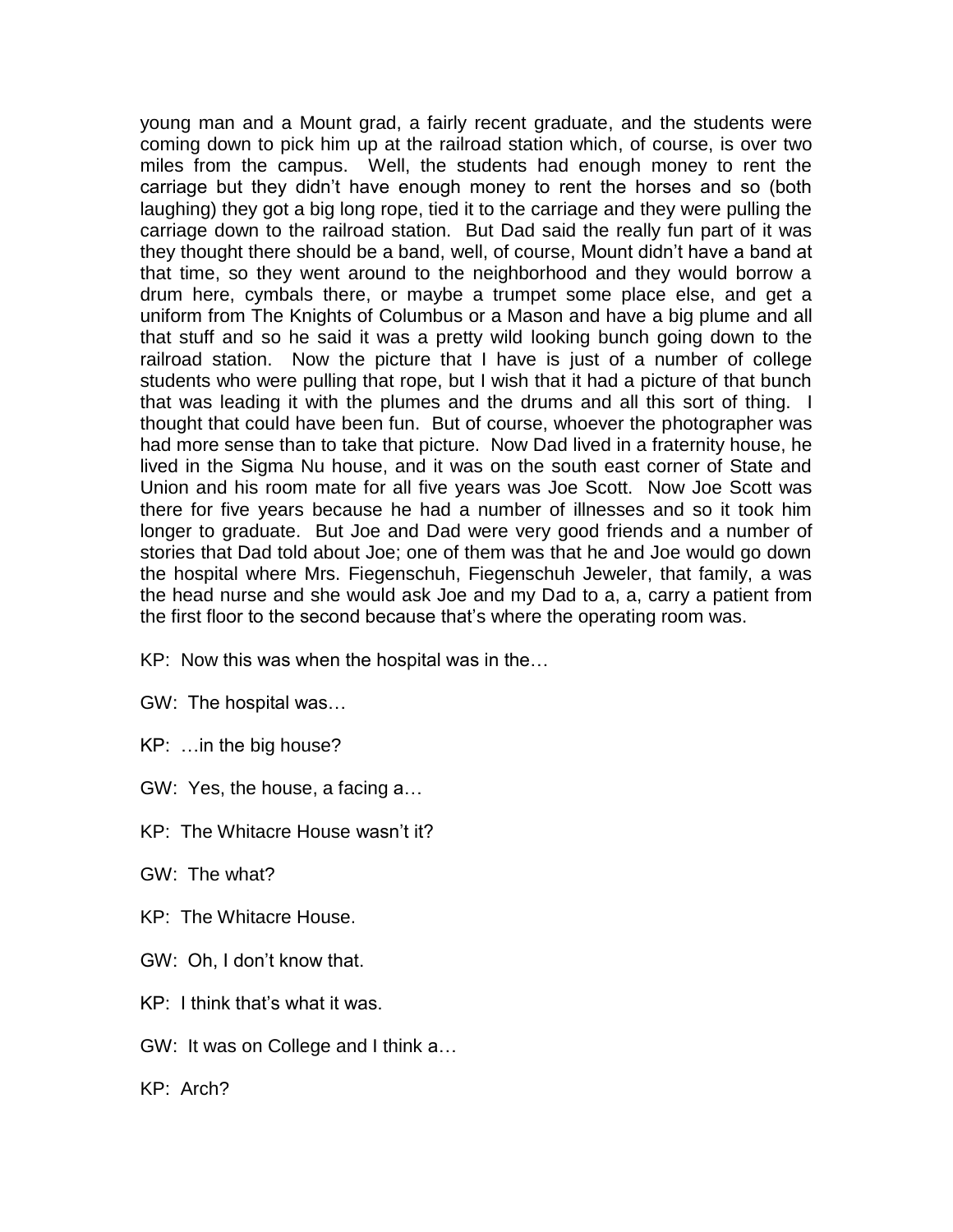GW: Whatever the next street over is?

## KP: Arch?

GW: Yes, probably Arch. And, anyway, I think I would have had to have something pretty serious to think of two college kids lugging me up the stairs for surgery and then of course, afterwards probably lugging you back down again. It looked like maybe surgery was not the best solution to whatever, appendicitis, or whatever the problem might have been. Now, the fraternity also had a lot of fun things and this picture is Dad and Joe Scott and a couple other guys, probably Abe Kitzmiller, who was later a professor at the college, Dr. Kitzmiller, and well, Joe Scott was a professor at the college too, he was head of the Biology Department. But anyhow, they're dressed up in drag ready for some wild party, but I chose this picture because it also shows a house just north of the Sigma Nu house on Union Avenue where my Mother was a roomer, and so of course, this closeness developed into a situation where a, a, they would spend time at the boarding house run by Mrs. Hoover. Now Mrs. Hoover, my dad thought was just a wonderful lady and did—produced wonderful meals and she would put a new tablecloth on and my Dad would spread it out to get, and she'd say, "No, no George, no, see this crease down here, I want that crease in there." So she would put the crease back in there and she says, "When you have a new tablecloth, you want everybody to know it's a fresh one that's just been ironed." So I imagine at that time of hand washing and washboards that tablecloths didn't get changed every other day. So a, this is the picture of the Hoovers and dad never mentioned Mr. Hoover, but I don't know whether Mrs. Hoover was widowed and that's how she supported herself and her family, a fairly large family, but Guy Hoover was prominent in Alliance, I think in educational circles, so she produced a pretty nice family that did nice things for the community of Alliance. So, a…

KP: Actually, our house is located in the Guy Hoover woods.

GW: Oh, is it?

KP: It was part of his property…

GW: Oh, yeh.

KP: And used to have the woods between Bonnieview and Parkway.

GW: Uh huh. Well, a, what they would do is the Sigma Nus mostly ate at Hoover Boarding area, boarding house, and the house that my mother was rooming in a lot of them ate over there too and so then after dinner was completed, they would gather around the piano and sing hymns. Now this might seem a little strange for college students to be gathered around the piano singing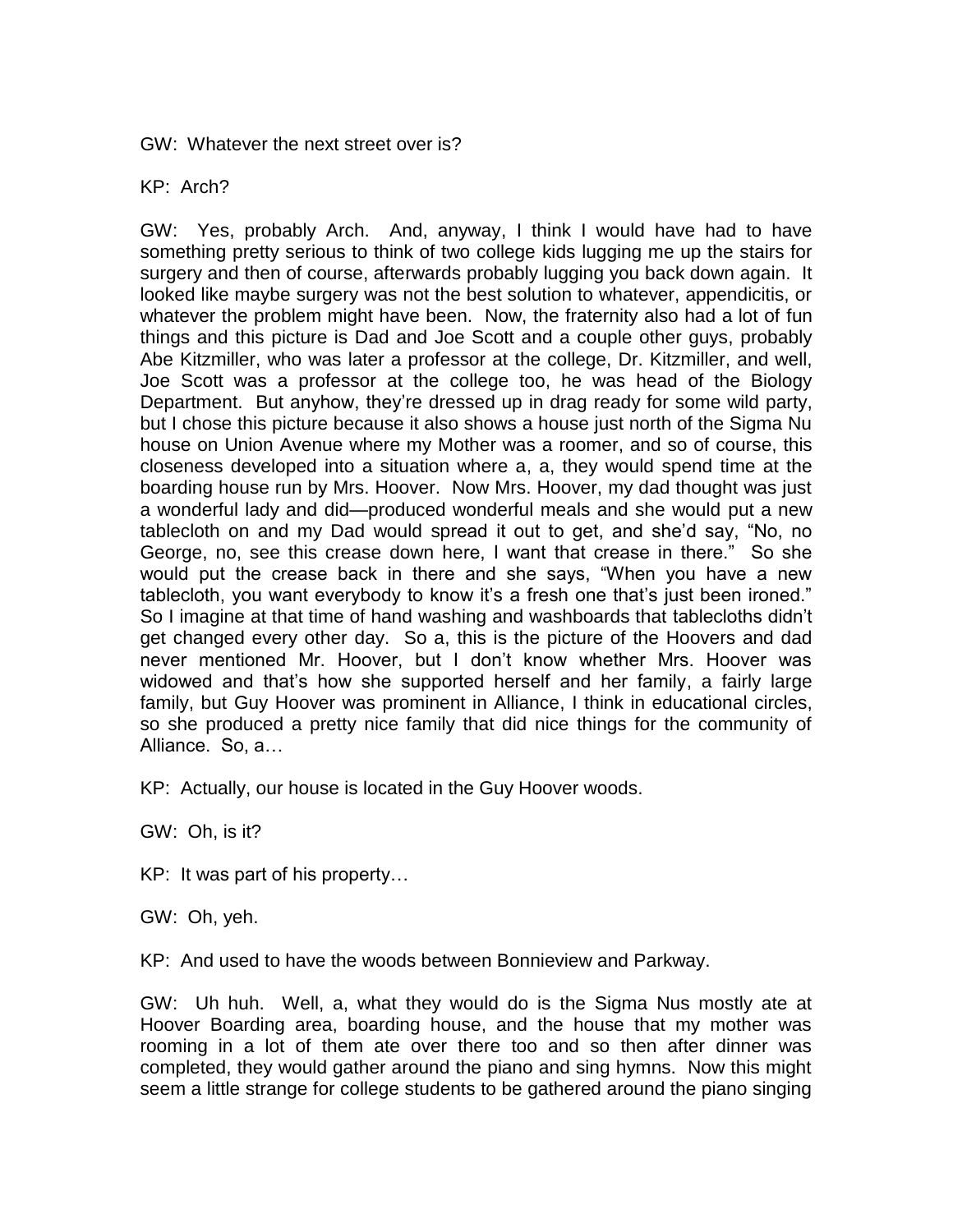hymns, but this was something that was a music that was very popular at that time and also was easily played on the piano, so I think that was a factor also. But the two of them spent quite a bit of time together and decided that a, a,this might be the thing to do, which they did eight years after Dad graduated. So it was something that….

KP: He was a little slow.

GW: …that I would say that they were pretty sure that this was what they wanted to do. But how are we coming on time?

KP: Very good.

GW: Oh, very, good, all right, I'll back track then. Joe Scott lived on a farm in the southern part of the state. I don't know how far south probably not too far, but anyhow, Dad, of course, living in New York City, when there would be a holiday would go home with Joe Scott and Joe Scott's father and mother were very thrifty and they ran this farm to really produce enough money to keep Joe in college and living the way Joe liked to live. Dad said that Joe was a pretty spiffy dresser and he would have these spiffy suits and all this little…very latest. But Dad said he just loved, Dad loved, this farm life and he said, "You know, this is the place to raise a family," because it was so contrary to what Dad had had in New York City. When he came to Mount and a, was playing softball early in his time at Mount, one of the students when they were going into bat dropped their glove in the outfield and Dad said, "Hey, whoa, hey, you dropped your glove." And he said, "Oh, that's all right." Now in New York City when Dad would be going from outfield up to bat, he would put his belt through the glove, not through the strap over the back because if some kid grabbed that some kid could pull it off because that button would let the glove escape. You put it through the web on the glove so that the student, the person trying to steal your glove, would have a much more difficult time. Well, this is somewhat of the background that Dad had in New York that he thought this farm life would be such a way to raise a family and so he spent a lot of time on the Scott farm and a, a, just stories that he would tell about the farming there and the experiences with Joe Scott. How much time do we have?

KP: 43 minutes.

- GW: How much?
- KP: 43.
- GW: 43!

KP: Yeh.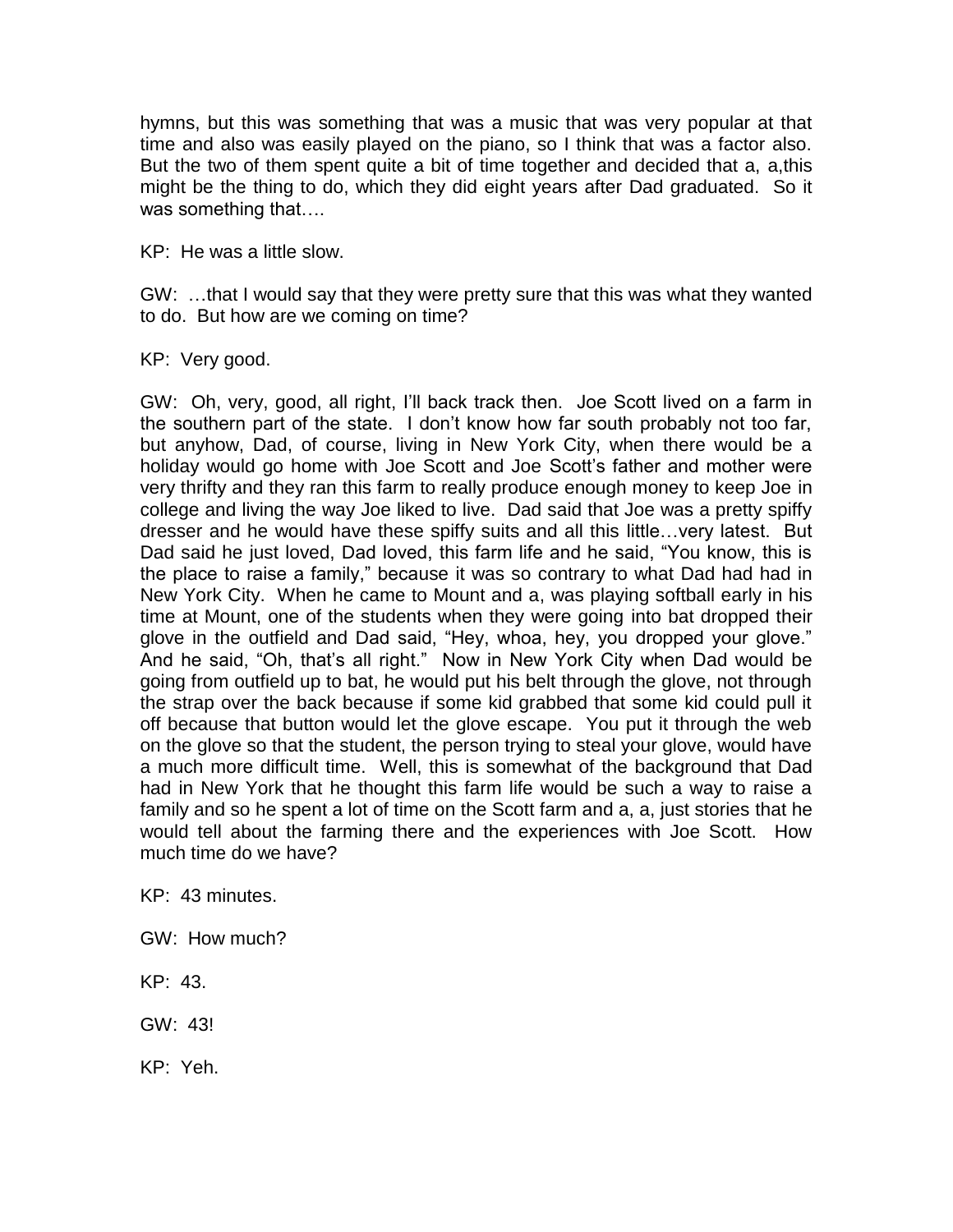GW: Oh my gosh. Well, one of the stories that he told was the Scotts went away, and for the evening and said, "George, if you'd do the chores, we'd appreciate it, but don't try to milk that cow because Mrs. Scott is the only person that can milk it, and so Dad thought, I can milk it, so he went out to milk the cow after he got the other chores done and sure enough she splattered him up against the wall. So he thought, how does Mrs. Scott do his? So he went into the house, got Mrs. Scott's bonnet and a, her apron and her whatever that little kind of light jacket that they used to wear, and went back out with the bonnet pulled down over his head, went up to the cow and milked it and so when they came home, they said why we have to go milk the cow and Dad said, "Oh no, it's all been taken care of." So he was pretty proud of that. Another time, a, he and Joe were instructed to go out and hoe the corn. So the corn was a pretty good size field and took quite a bit of hoeing, and a, so Joe said, "Oh, George," he said, "Why should we not enjoy ourselves a little bit." He says, We can hoe this corn in a very short period of time." So he said, "Oh, here let's sit under this tree and play mumbly peg. So mumbly peg you have the, the knife and you open it up certain ways and then you try to throw it and stick certain blades in the ground and then you get so many points for that. Well, Dad said they were just having a great time and so they would hoe the corn a little bit, go back over in the shade and play some more mumbly peg and then go hoe corn again. Well, Joe's father said, "Say Joe, how are you coming with the corn hoeing?" And Joe says, "Oh, fine." He says, "We're in good shape, yeh, we're doing real well." And he says, "Well then George why don't you come with me this afternoon and Joe you can finish up the hoeing." Well, Dad said, when he looked over he said you could just a cloud of dust where Joe was trying to make up for all the time that they'd played mumbly peg and still get the corn hoed. So, some interesting stories that I just wish I could remember more of them; ones that Dad used to tell.

KP: And was Joe Scott's farm near here?

GW: A, yeh, fairly close, I would say.

KP: He lived in the Alliance area?

GW: I don't know just where it is though. I would say probably 25-30 miles from the campus or maybe a little further than that.

KP: Okay.

GW: But Joe's daughter is a, a resident of Copeland Oaks with us. That a, she, her mother, Joe's wife worked in the library at the college for years and years. After Joe died, I would go over to the library to see Mrs. Scott and she was a very good friend of my Mother's that she was in school at the same time my Mother was. Now Pat Weaver is another person if we have 45 minutes to kill I might as well tell stories that have no connection to anything.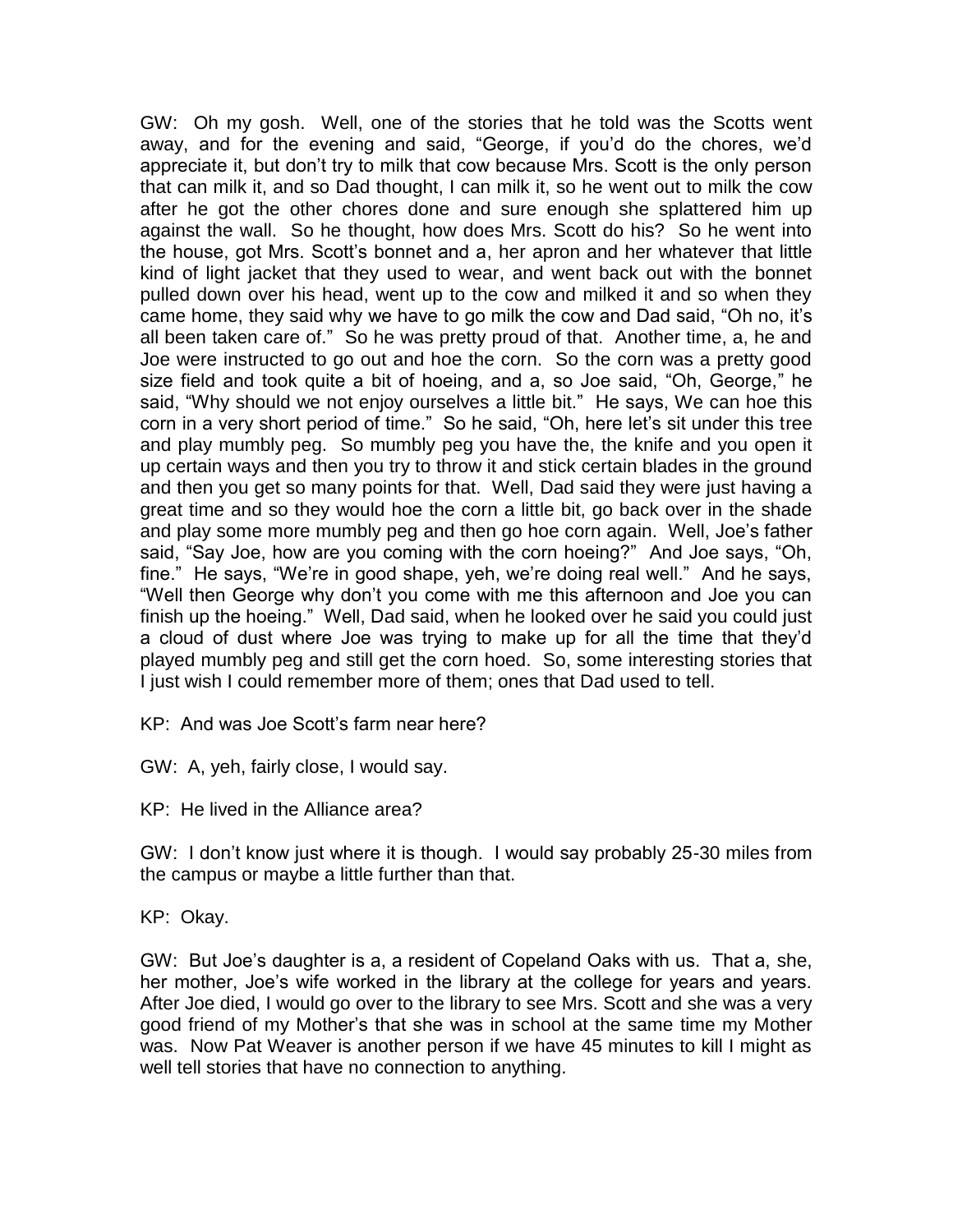KP: Well, remember we want to talk about you too, so.

GW: What?

KP: We want to talk about you too.

GW: Oh well, then I'll keep talking. Well, anyhow Pat Weaver and my Mother were in school at Mount together. Well, she was a student at Ohio Wesleyan, but she was here in summer school and my Mother and Pat Weaver were both probably I would say examples that they could out talk me. I mean, that just gives you some kind of an idea of what kind of talkers they were. Well, anyhow, Mom was calling for the Republican Party to see whether people had voted or not and Pat Weaver's name was on the list and the-this was all mimeographed out as to what you're supposed to say. "Have you voted? If you haven't voted, we'll come and provide a car to pick you up. If you have voted, thank you…and appreciate your cooperation." So there were about three or four lines that Mother was supposed to say. Well, she called Pat and by the time they finished they found out they were classmates at Mount Union 50 some years before.

KP: Oh, gees.

GW: Now, how that came out of that simple conversation that was supposed to be, "Have you voted, and if you have, thank you." How that developed into the two finding out they were classmates, I'll never know, but it was interesting. Now, where do we go from here?

KP: Um…

GW: Oh, here, wait a minute, wait a minute.

KP: Where were you born?

GW: I came to a…

- KP: Where were you born?
- GW: I was born in Mansfield, Ohio.

KP: Okay.

- GW: But in high school…
- KP: How did you end up in Montana?

GW: Well, in high school we lived in Montana for awhile and when I was coming back to college, I had been dating a girl whose father was a taxidermist and a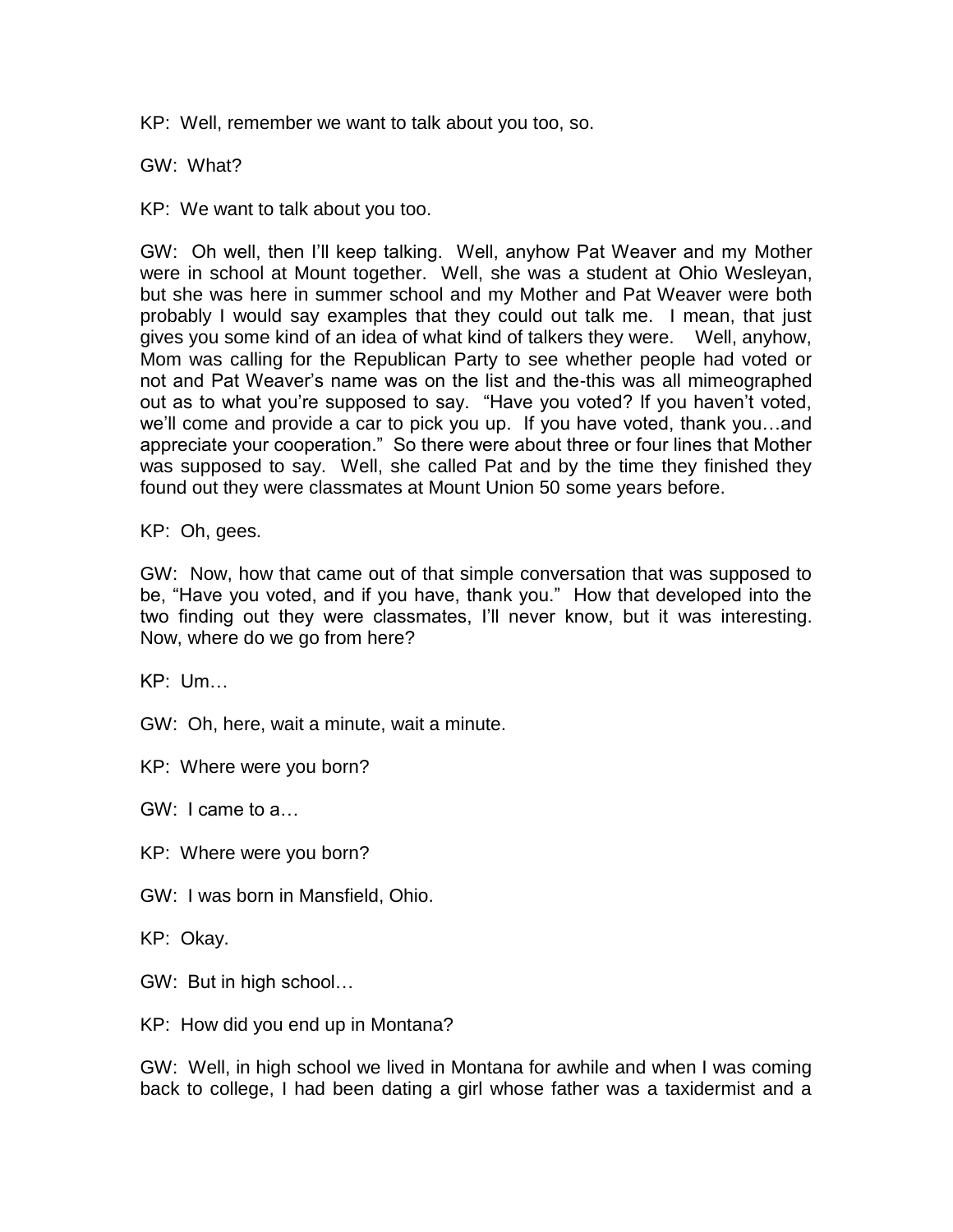very good naturalist, a lot of hunting—all this sort of thing, and so as I was getting ready to leave, he said, "Say George," he said, "What's your experience with rattlesnakes?" I said I haven't had any. He said, "You've lived out here this many years and you've never seen a rattlesnake?" I said, "No, that's right." He says, "Well, Saturday morning we'll go hunting for rattlesnakes." Well, I was dating his daughter so I had to act like this was a good idea although I was totally petrified and a, a, because when you're newer—newcomer in the west like that rattlesnake story seem to be the thing that people tried to scare the 'begibbers' out of you with and I was pretty easily 'begibbered' and so he said, "Where do you want to go hunting?" And I said, "How about Harvet's Hill," because I had hunted ground hog and things like that out there and crawled all over that hill and had never seen a rattlesnake. Well, when we got out there he says, "Now take this stick and make a noise with it," and he says, "When you make the noise, the rattlesnake doesn't know where the noise is coming from, so it will coil and get ready to strike to defend itself," which I thought sounded like you know, not the best idea in the world. But here again, I was dating his daughter so I had to look like I was enjoying this. Well, in less than half an hour, we had three rattlesnakes caught and so he said, "Well, I'll, I'll tan one and you'll have the rattlesnake skin," which I have hanging in my basement, and every time Shirley did a spring or fall house cleaning, I knew my rattlesnake skin would be in the garbage can and I'd have to go hunting for it and so this garbage can has had a lot of experience with rattlesnakes and I used to take it a lot when I used to go telling stories around the grade schools and I would take my rattlesnake skin to impress people so a…Now this is, this is in the act. There's the rattlesnake skin—the rattlesnake in its skin. A, hanging on a stick that I used to catch it. You notice this handsome young man there, that's a picture of me several years ago. Well, I came to Mount, met a gal that a, a Neil Schrader—there was a lot of close relationship with your faculty, and one night I stopped over at the Schrader house. They lived just three houses, a, east on College Street and I stopped and was talking to him and his wife said, "What about the dance Friday night—who are you taking?" I said, "I'm not going to the dance." She says, "You're not going to the dance? Why don't you go to the dance?" And I said, "Oh, I don't have a date." And she said, "Who is that farm girl that you were telling about, Neil, that little blond girl that you thought would be a good prospect for George?" And, he said, "Oh, Shirley Barrick." And I said, "Oh well, I don't think I want to go to the dance." Anyway, so I had this excellent advice when I was just starting my junior year, but we never really met to have an evening together until my best friend in college, Bill Spiker, had a date with a girl that said, "How'd it be if I bring my friend and you bring your friend?" So I had a blind date with—turned out to be Shirley Barrick. Well, after the movie, we went back to the house. So here we are, you know I thought I will go upstairs and tell the house mother that we have girls in the house which was a normal thing to do and Bill would stay downstairs with the two girls, but no does Bill do that? He brings the girls up to the house mother's room and says, "George, introduce the girls." And I said, "No, Bill, you introduce the girls." And he said, "Oh, George, you introduce the girls." So we did that back and forth for about ten or twelve times and finally I said, "Well, this is Shirley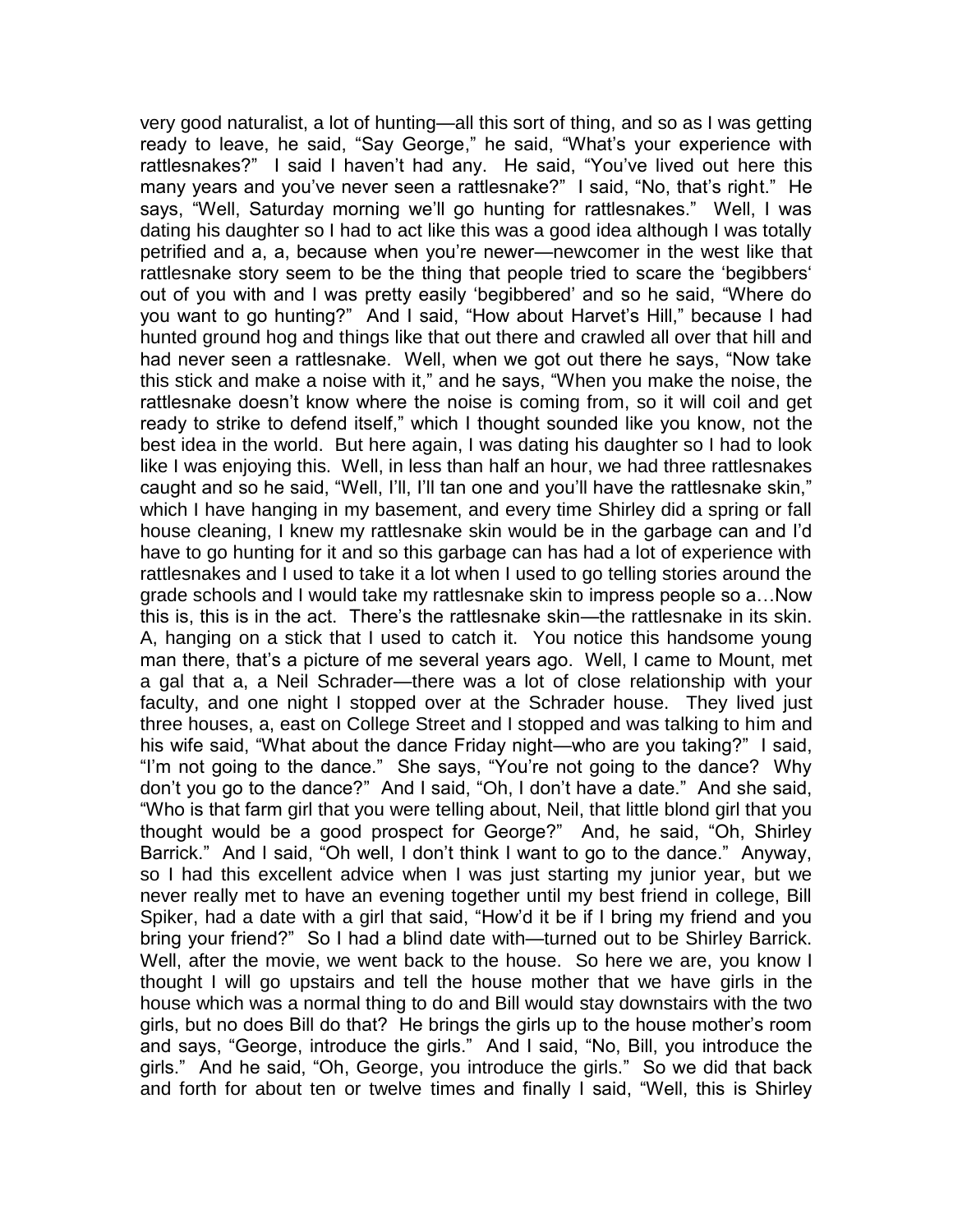Barrick and I don't know your name." That was his date which he should have introduced. He should have introduced her and saved me all the embarrassment. So, the next day the house mother—we're eating breakfast and she says, "Oh George, last night when you were introducing the girls…" I said, "Yes." She said, "I could have kicked you." And so this was a 60 year old great, nice, you know, nice lady talking about kicking me which I thought was not really a good example to set, you knowk, in a fraternity, for a house mother to do. Well, anyhow, as it turned out, no wait a minute, Bill was with Shirley. I was with the other girl. I had this all messed up. Well, anyhow, a, five or six months later Shirley called and asked me to go to the house—to the hayride—and Bill had counted on going to the hayride with Shirley, but she called and asked me, and so the great thing about this is that Bill became—well one night I had been talking to Bill and found out that he had sold his interest in a mining operation where he was just on the verge of bankruptcy—'til this thing came along and saved him and he sold his interest for 6.8 million dollars.

KP: Wow.

GW: So, I had the poor judgment to tell Shirley about this and so this was where she thought did I dial the wrong guy for that, for that hayride—well, we won't take that any further. Anyway, I'm the one that wound up with Shirley and every once in awhile we have a get together and Bill puts his arm around Shirley and says, "This is the gal that turned me down for George Weimer." And so Shirley can always say, "Well, I turned down a 6.8 million dollar boyfriend for the, for the real thing." How's that sound?

KP: That sounds pretty good and you are a lucky man to have her.

GW: Oh yeh, yeh. My Dad always said, "Marry up." And so I did.

KP: You have two daughters?

GW: Two daughters, yep. A, one, the oldest daughter is working in research at Merck in New Jersey. The younger daughter is working in Cincinnati in the, those schools that have, oh, kind of high I.Q. kids. There is one over in Canton.

KP: Montessori.

GW: Montessori, yeh, she's kind of a public relations, I don't know what—at least she has a job of some sort anyway.

KP: That's good. So, um, when you were in Mount—at Mount Union, were you an athlete like your father?

GW: Well, maybe this takes a little more explanation. I went back to see my old high school coach after 20 some years and I said, "Hi, coach. My name is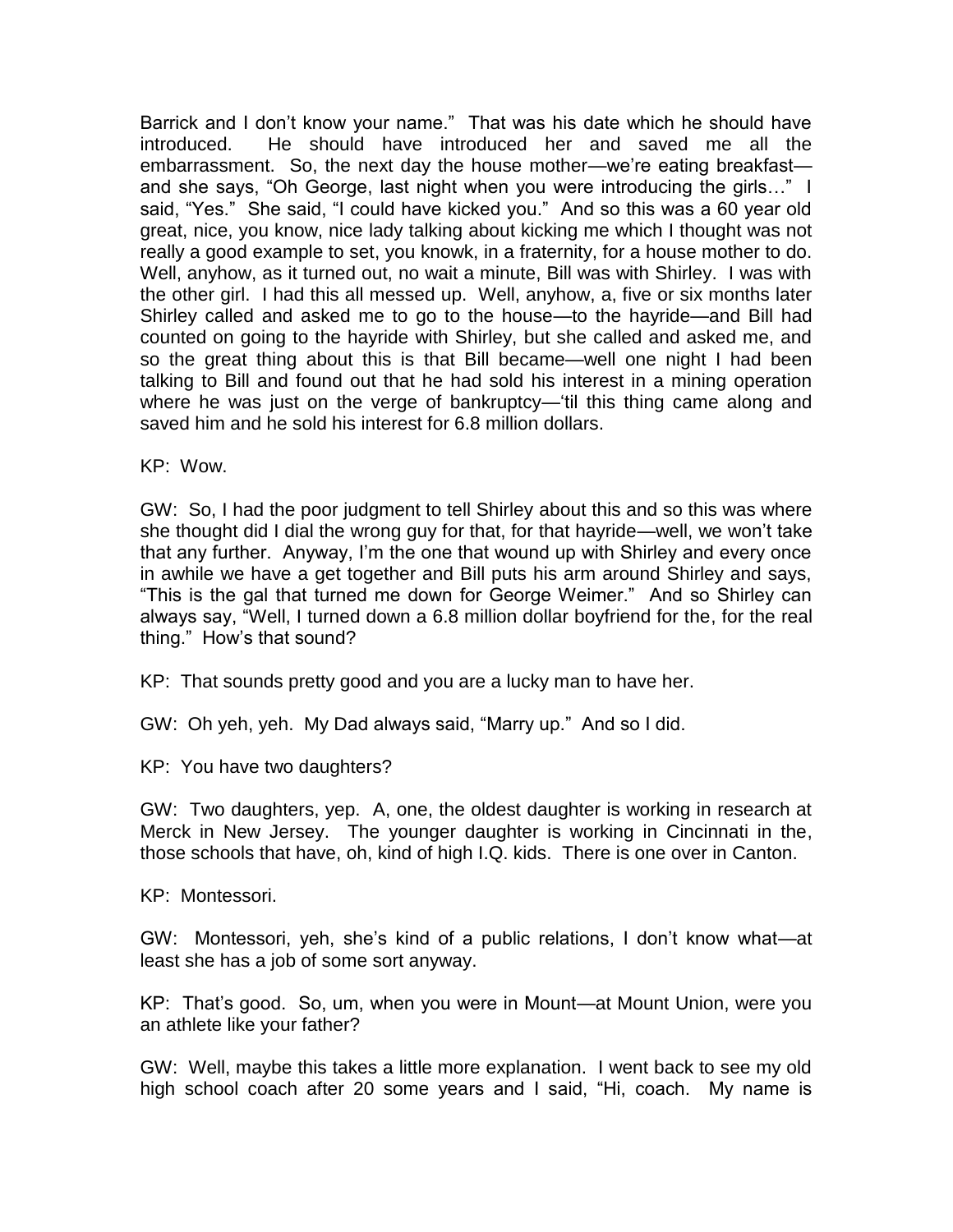George Weimer." And he said, "You don't need to tell me your name, George. I'd never forget you." How was that? He said, "You're the worst quarterback I ever coached."

KP and GW: (Laughing)

GW: Now that gives you some indication of my athletic ability.

KP: So that's why you joined the cheerleaders with the pushups?

GW: Right. I was pretty much maxed out there. That was the extent of my athletic ability.

KP: What was your major in college?

GW: A, business.

KP: Okay.

GW: And I had a minor in accounting, which I always felt was a little bit like Castor Oil. Have you ever had Castor Oil?

KP: No, but I've heard about it.

GW: You've heard about it. Well, my Dad always thought if it was internal and Castor Oil didn't fix it, and if it was external and Slone's Liniment didn't fix it, you were a goner. So, he went to a hospital at 89 and was there for six nights and that's all the time he had spent in a hospital—was six days before he died and a, what were we talking about? What?

KP: Minor in accounting.

GW: A minor in accounting was like Castor Oil. It wasn't, it was—it wasn't very good going down, but after it got down, it probably did good things for you so I had…

KP: It helped you with your career.

GW: Yeh, it, it probably opened up banking for me which, of course, as soon as I got there, I did everything I could to get out of doing anything with numbers and I was quite successful with that.

KP: Were you in a fraternity in college?

GW: Yes, I was Sigma Nu also.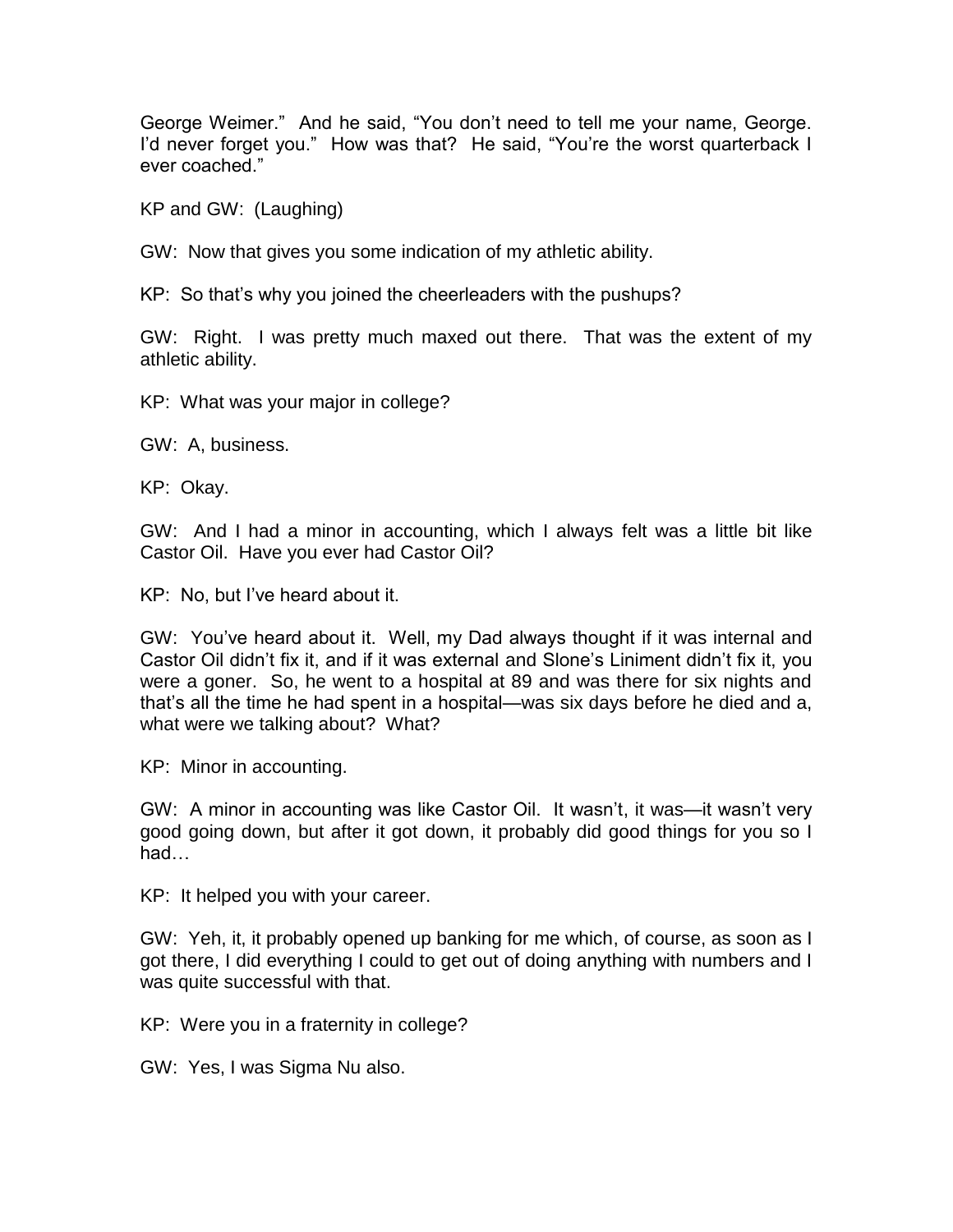KP: Okay, any good stories you want to tell about Sigma Nu?

GW: What?

KP: Any good stories?

GW: Yes, and a…

KP: That you can share.

KP and GW: Both Laughing.

GW: Well, Bill Spiker, the guy that sold out for 6.8 million, and I were the best of friends and we had some—there are people that have suggested that maybe I was not as academically oriented as I should have been in college which, of course, is hard for me to imagine, but a, a, Bill and I did have a good time. College was, I thought, supposed to be a friendly place and a fun place and we worked at making it both of those categories as much as possible, but Shirley and I graduated with over a three point average so I don't think that's too bad.

KP: That's pretty good.

GW: Of course, Shirley had the 3.9 and I had something over 2.1, but if it's our mortgage, why can't it be our point average. One of the things thatwe did, that Bill and I did, you know the thing is to be able to have experiences that can be a factor in your life while you're in college. There's suppose to happen in the classroom but in my situation they so often happened outside the classroom. Bill and I were, were working on a dance in the gymnasium and looked up at the rafters and all those metal rafters looked so ugly and we said, "Wouldn't it be great to cover 'em?" And so then we kind of gyrated a little bit in our mind the possibility of having cheese cloth to cover the—to hide that. So we went down to Amish country and found a Alpine Alpa cheese place where they have—see the cheese cloth that they put on cheese like that is very thin so we bought a couple of rolls of it and we found out that that covered practically none of the gym. So, we kept buying more and more cheese cloth until we finally—we had this a, a steel cable that we ran from one end of the gym to the other, and so we would put the cheese cloth over where there were some stairs going up that we would slide at the full length of the gym, and then we kept doing this until we had the whole gym covered. Well, a, needless to say, people were impressed, that was very impressive. So then the next year we thought well how would it be, you know because at the edge, see there was a stadium kind of seating of concrete and with the gym floor down, or course, below it, and we thought wouldn't it be great to hide this concrete (laughing). And so we went down to Cadiz where Bill was a—his hometown, and we found a Scio Pottery had quite a supply of, of cardboard and so I happen to have a station wagon and I don't remember how many trips it took, but we got enough cardboard to line the whole gym so that you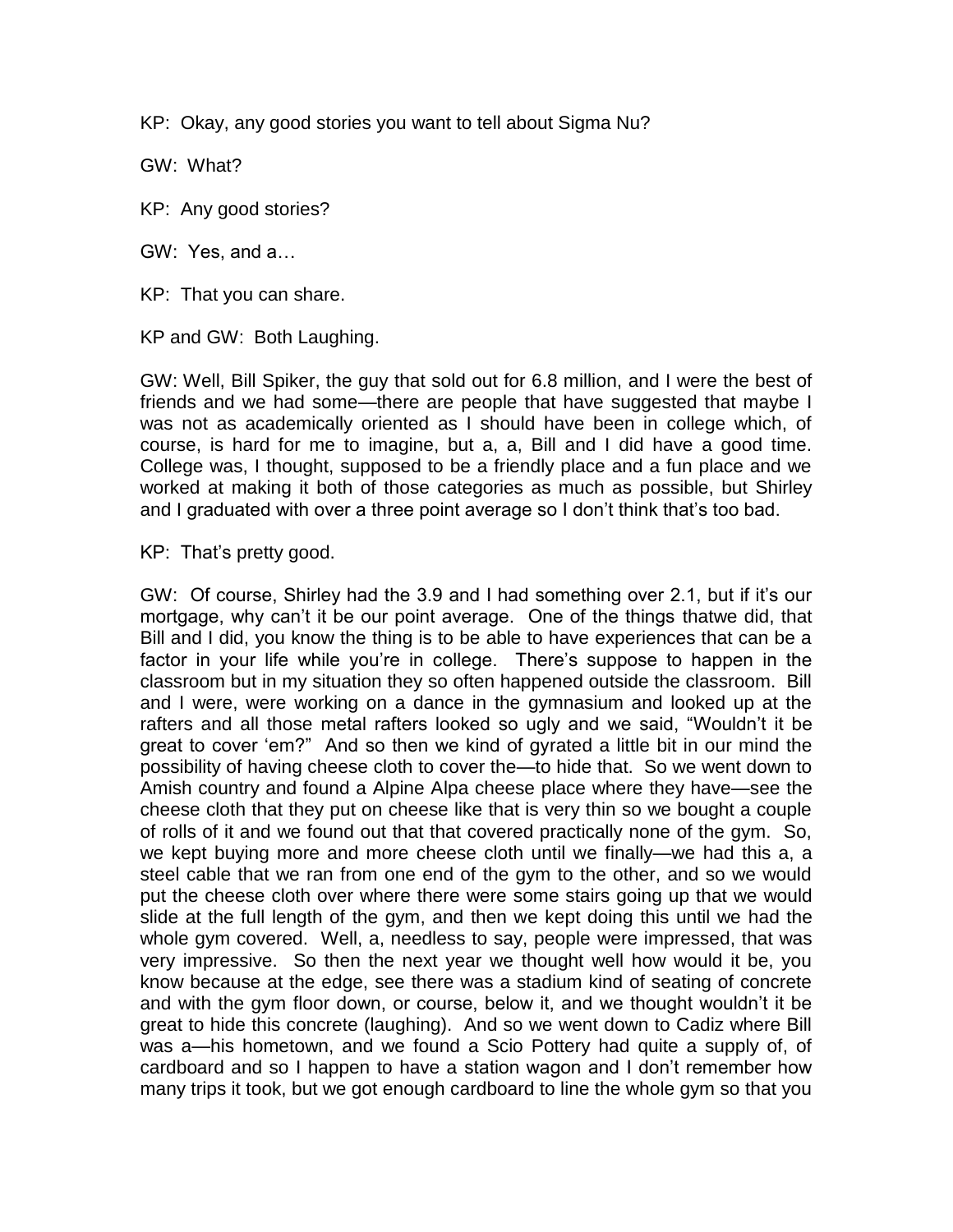just had one row of seats along the edge and then this cardboard went up to the, a, to the a, to the a, cheese cloth—very attractive, and we painted scenes on there which, of course, were really works of art, but there were—some of the guys in the fraternity that thought this was a poor use of funds, which of course, we couldn't imagine, but, so we started loaning—renting it out to other organizations on the campus and then when we really saw how bad a shape it was getting in after some others were using it and not as careful as we were, why we sold it and got our funds back, of course, the next time we went up why the cable broke and it all wound up in the dumpster (laughing). So we felt like we had made the sales decision at just the right moment.

KP: So you were decorating the campus even before you started buying sculptures and things like that.

GW: Oh my, yes, and, and important stuff for a dance.

KP: (Laughing) That's great. Um, after you graduated, you became Director of Admissions at Mount.

GW: No, No.

KP: Do you want to talk about that a minute?

GW: I became a fighting machine.

KP: A fighting machine?

GW: I was a trained killer; went off to Korea.

KP: That's scary.

GW: Yes. Now Shirley's always quick to add, "But you didn't get over there until the fighting stopped." But the thing is the army of occupation is really a very difficult situation because there's some guy that always has something going with the Mommasun that's selling cigarettes and other off limits stuff. And so you never knew when this argument could boil over, engulf the unit that you were in, with all the locals helping and joining in with Mommasun. So it was a rather difficult time in my life, and so then I came back and Shirley and I were married and then I worked four years at Alliance Manufacturing as Employment Manager and that was a very interesting experience.

KP: What did you do there? I mean how were you?…

GW: I did the hiring.

KP: …The hiring.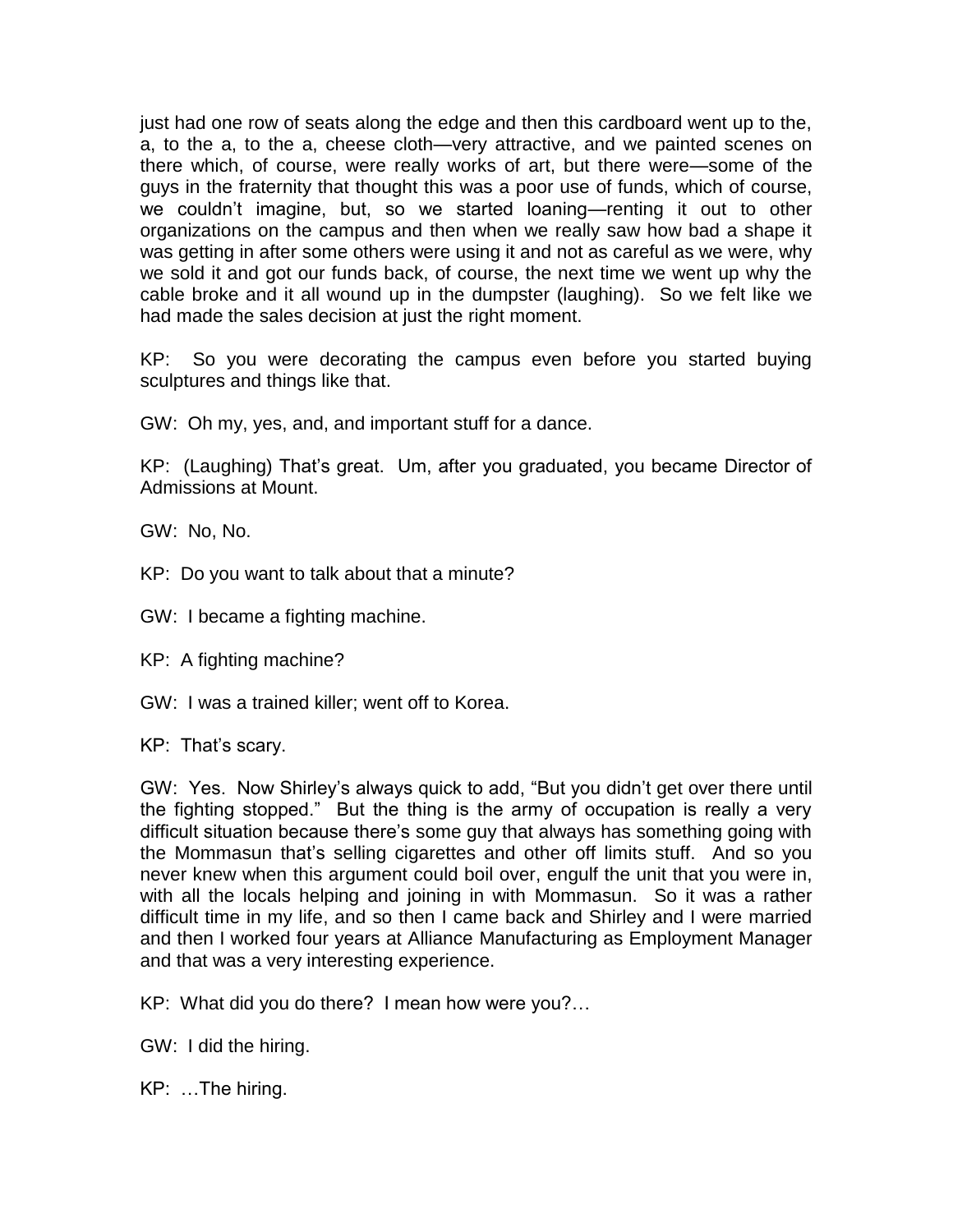GW: And it was at the time when Alliance Manufacturing was going very strong, a, there were peak periods when they had over 2,000 employees. But, of course, I left there and Alliance Manufacturing now has about 200 employees, so I feel a little guilty when I drive by there—that I let you know…

KP: Let them down (Both laughing).

GW: I left and…

KP: I don't think you're the cause of it.

GW: You don't—I shouldn't feel totally responsible?

KP: No. I don't think so.

GW: Well, they produce subfractional horsepower shaded pole induction motors so those are something that you get a lot of need for—there's a lot of call for them.

KP: Okay. So, back to Mount—then you went back to Mount.

GW: Then back to Mount Union for eight years and…

KP: What do you find was, um, some of the things that you did while you were Director of Admissions that you enjoyed and things that you didn't enjoy?

GW: Oh, Carl Bracy—Carl Bracy was just the most wonderful guy to work for, and I would come up with some ideas that were a little bit different and he would say, "Well, George…" I would say, "Well, do you think I should do this?" And he says, "You're the professional. This is your field." So he said, "If you think it is good, go ahead and do it. Let's see if it flies," and he said, "But keep me informed so I can protect you." And I thought, 'protect you—what are you talking about?' Well, of course, Carl Bracy worked for the Trustees and if some wild thing was going on, it was nice for him to say, "Well, I knew about that and this is going to work out all right." And I tried every year to have something going that was a little bit different and one of those was the founding of a consortium. There were five colleges that worked together to recruit students and were very similar—had the same, a, a, quarter period, the same financial–or the requirements for cost were about the same and so we were working this up as a little a, university and so we would have students come on campus to do things together. The drama department, we had the other four colleges each brought a station wagon full of kids. We had a, the dress rehearsal. They came for dinner, had the dress rehearsal. They were, of course, communicating with all these students. Then after the dress rehearsal, they discussed it. Then the ones that, that wanted to stay overnight had a sleeping bag and slept in the, in the Rodman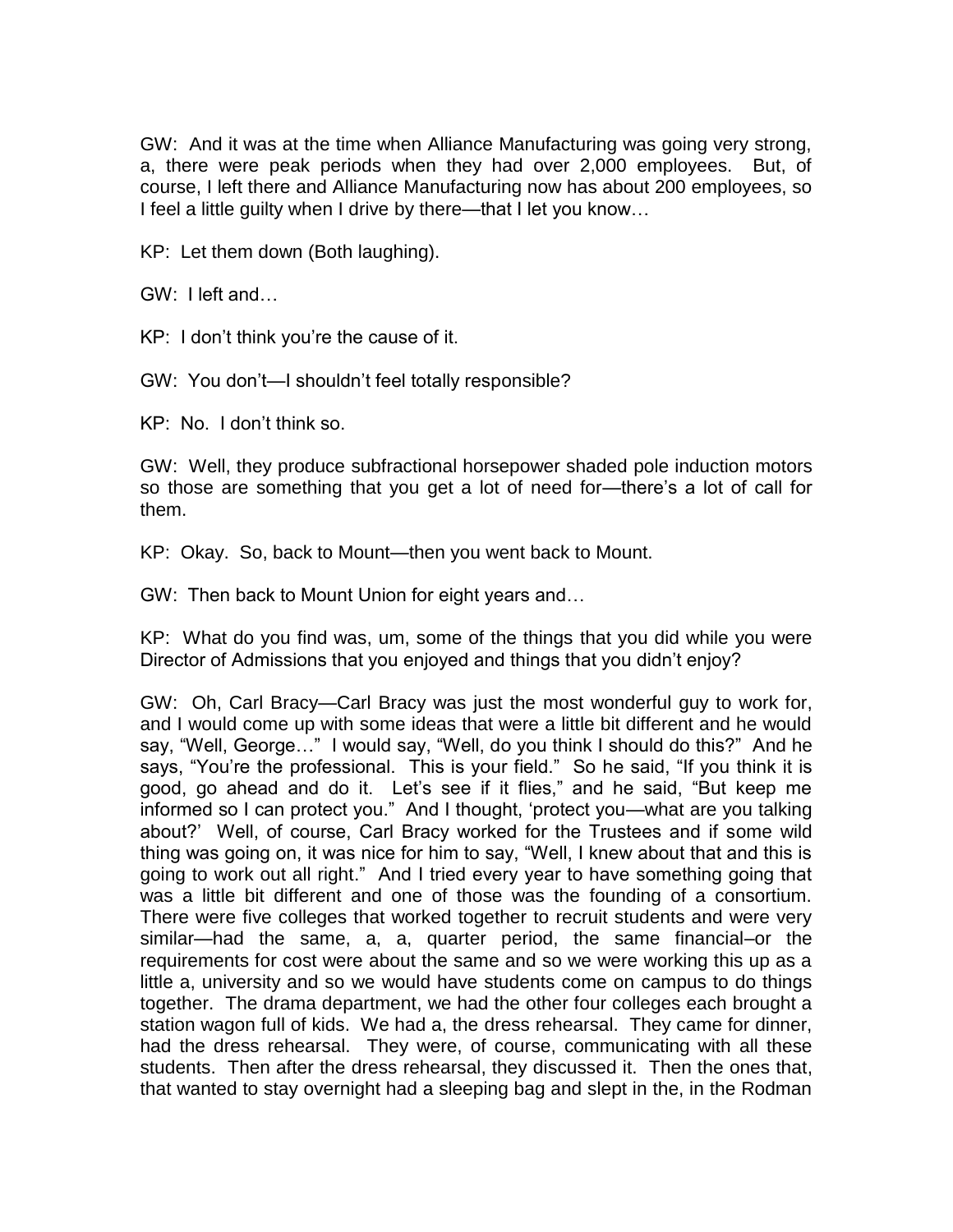Theater and the others that were close enough like Hiram, they went home. Now the thing is this consortium has continued and is still going to this day, but has been expanded and its used for other things—I don't know what, but I was—we were going to have a common application where a student would have these a the application would have five colleges and he would just check the one he wanted. It was \$10.00 the first application; five for each one after that. So a student could apply at five colleges, pay \$10.00 for the first application, and 20 for the other four. So \$30.00, he would have his application in with four colleges, and so whichever college got the first application had and extra \$5.00 to make photocopies of all of the information that was gathered from the high school, the, the high school transcript, the recommendations, all of that, and would mail it to all of the other four colleges or however many were checked off. So this was one that I had worked on quite extensively but Dr. Bracy wasn't there anymore and a, a the new administration didn't have the feeling that Dr. Bracy has—give it a whack, let's see if it flies. And he was just a great guy to work for. I just loved Carl Bracy.

KP: Well, that's good.

GW: Just a great one.

KP: So, um, did you actually do recruiting then…

GW: Yes.

KP: Did you have to travel around a lot?

GW: Yes, I did some traveling; and going to high schools and had a staff that visited and then we set up a procedure where we hired Mount Union students to travel in the fall. Now we would get the students who were the superior students that we felt would be good at this job and I would approach them saying, "Hey, how would you like a summer job where you worked in the fall?" And they'd say, "What do you mean?" And I'd say, "Well, you want to get your Master's Degree? How about starting your Master's Degree in January and go to summer and you can work, you know, September, October, November and December so you have four months to work instead of three so you have a third more pay and we had students who were really, we thought more vital, and ready to burn the rubber to go out and visit some of these places and tell about the glories of Mount Union College.

KP: Well, that's good. After you did the admissions work you worked at United Bank?

GW: Yes, twenty five years.

KP: Twenty five years there.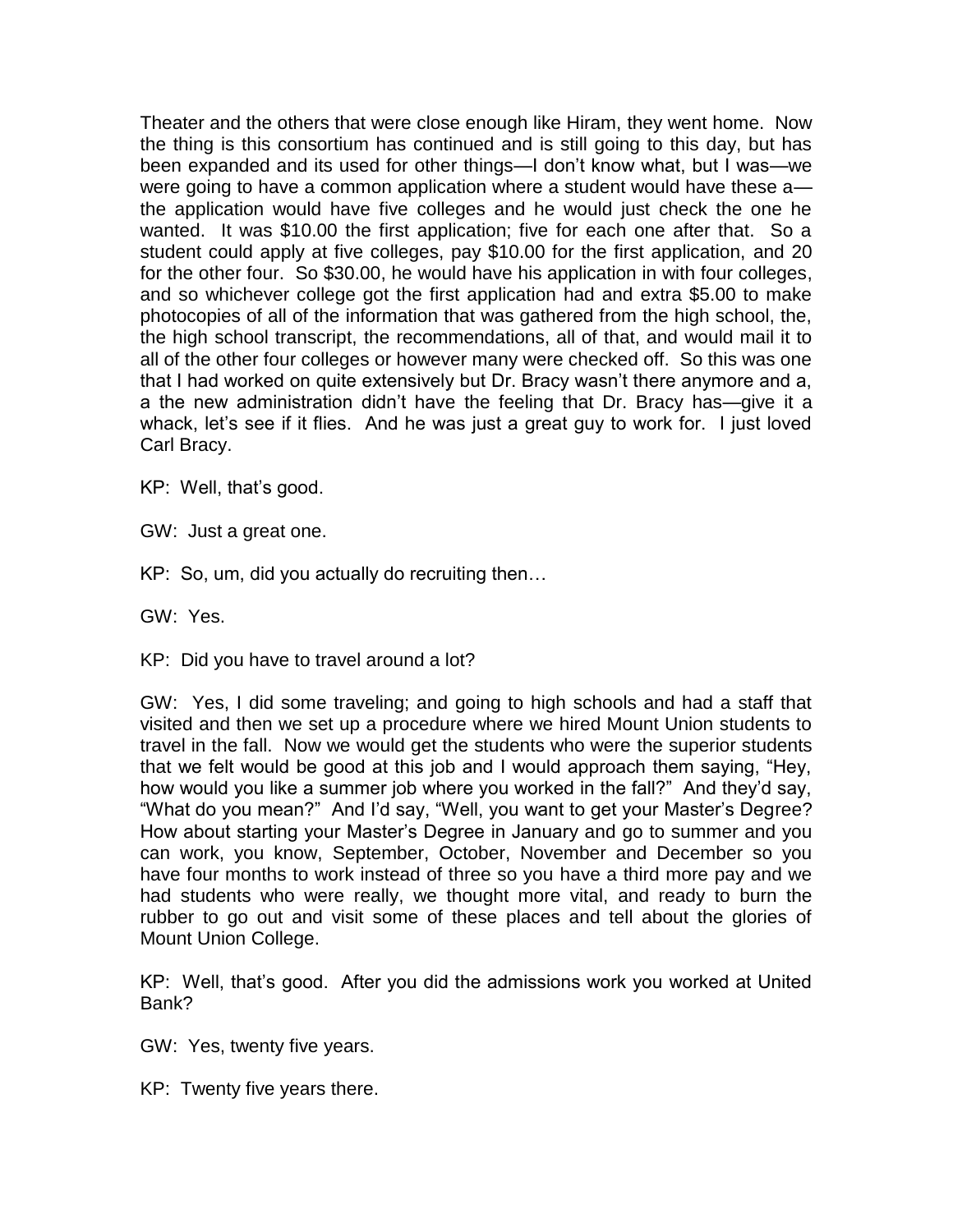GW: So twenty five years at the United Bank. I've been retired fifteen; that means forty years since I've been in admissions.

KP: Wow!

GW: Whoa. Yeh.

KP: But you're still touting Mount Union.

GW: Well…

KP: And still recruiting even though you don't really realize that.

GW: Well and it's kind of—I've sold a lot of charitable remainder trusts which a, because of my background at the Bank and all of that it kind of just ties in and I've really thought Mount Union College was an important thing in my life—it was an important factor in our family and if Dad hadn't gone to Mount Union College, I don't know what would have happened, you know, and he had a chance to go to Goodyear. One of his fraternity brothers, Charlie Cannon, was the director of something of other—one of the big wheels. There are a number of Sigma Nu graduates that were working at Goodyear and Charlie Cannon said to my Dad, "You know, we think you'd have a great personality to work in personnel and we would like you to come over to Goodyear and set up our personnel department." And dad said, "Well, thank you, Charlie." He said that, "I really feel honored," but he said, "I, I left New York City because I didn't like the city. Why should I go to Akron and raise my family in a city?"—which at that time didn't have suburbs. I mean you were, you were in the city. And he said, "I left that. I wanted to work on the farm." So here was Dad with a college education when a very small percentage of men had a college education and then he went to a farm where I don't know what the percentage was, but it would probably would be a decimal point and quite a few zeros before there was a, a percentage of, of farmers…

KP: Just like Green Acres? (Laughing)

GW: Well, and you know Dad gave that up for us kids.

KP: Uh, huh.

GW: Charlie Cannon would come back to the Sigma Nu parties and I would ride with Dad in our old Model A and here would come Charlie Cannon in his big limo with you know, big, you know, fancy car and I thought "Oh, gosh Charlie Cannon would have been, you know, we'd have been coming in a big car like that." But, of course, it took quite a few years before I appreciated the fact that what Dad had given up for us kids to have a, a, the kind of, of growth opportunity that he didn't have in New York City.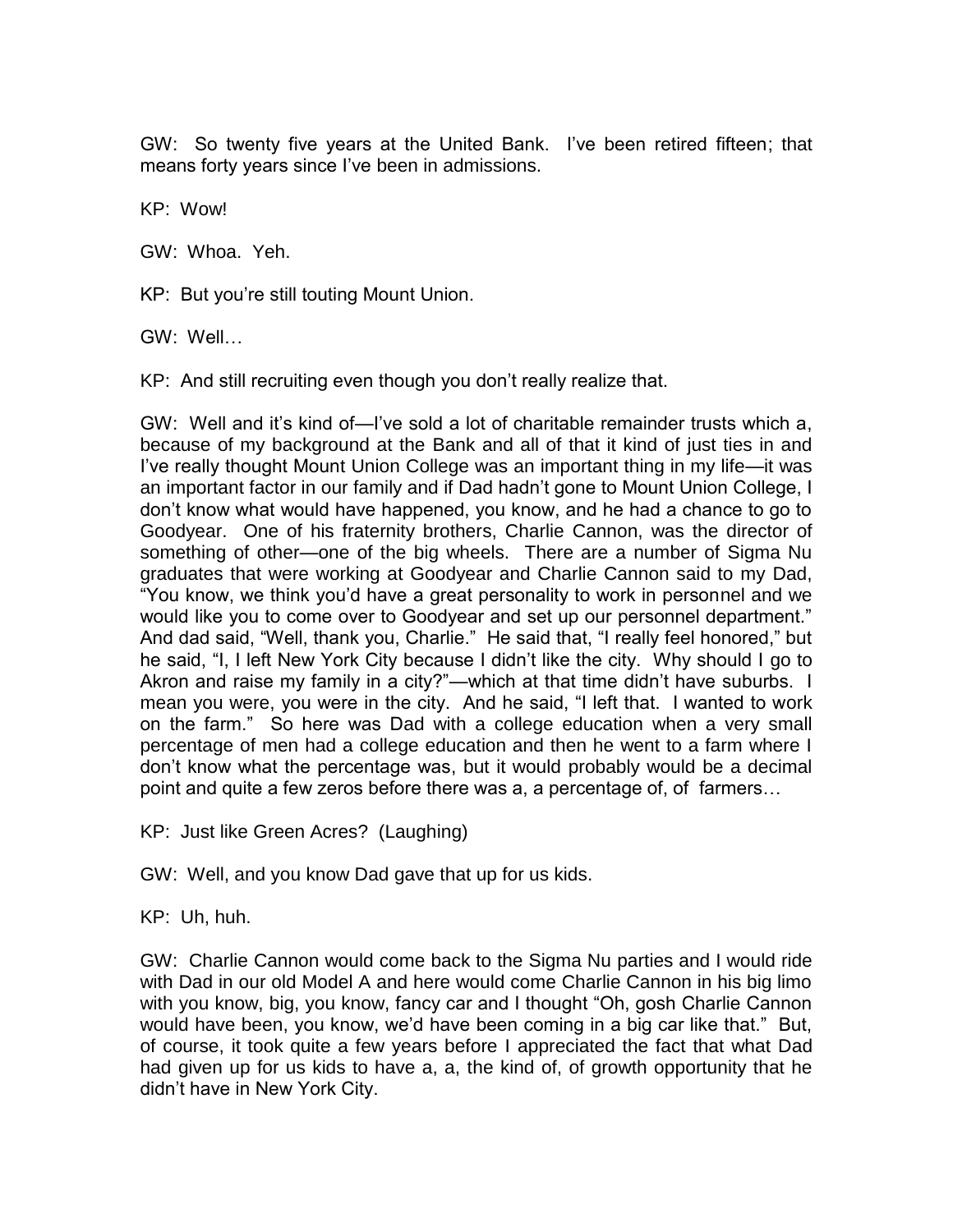KP: Uh, huh. I'd like to talk a little bit about your walking stick collection. I'm getting out, see if I can get this for you.

GW: Oh yeh, okay. Well, this—these are—I have a couple dozen of these and these are Dad's fault because Dad used to say if you can't hide something accent it and so when I (both laughing)…

KP: That's why you have those.

GW: Yeh, so all our lives when our daughters were buying houses or when we were buying houses and trying to fix them up, we'd have something that was a big pilaster with bricks and concrete block here, we'd say, "How can we hide that—we can't hide it, well we'll accent it?" We'd put—mount a telephone pole on it so it'd look like a telephone stand and a, a, when I started having this wobble problem, which was about fifteen years ago, it wasn't too long until it looked like I was going to have a cane. Well, a cane just makes you look old you know, and you flop around with that cane and my problem isn't Vertigo, it's a total non-balance with my legs and so a, I'm out of balance 360 degrees, so it can be any direction that I'm liable to flop.

KP: Oh dear.

GW: So I, I found a walking stick that was for mountaineering and it happened to be 52 inches long and I got to really liking that thing and so I found out that I could buy a broom stick out at Lowe's for a couple bucks and put a, a crutch tip on it and then proceed to decorate it as a whatever happened to show up that would be inappropriate, and so I have probably twenty of these that are probably inappropriate for almost any occasion so…

KP: (Laughing) What, what are some of the—what do some of them look like? There's one that you, that I like…

GW: Oh, at Christmas there's the one with a, a bells and the mistletoe and the ribbons and the, let's see there's a…

KP: You have…

GW: There's one that I use…

KP: The Mount one…

GW: …When I'm giving my talks at the school that has just a plain stick with a wolf skin up at the top—well, actually it's a rabbit skin, but who can tell the difference between wolf and rabbit…?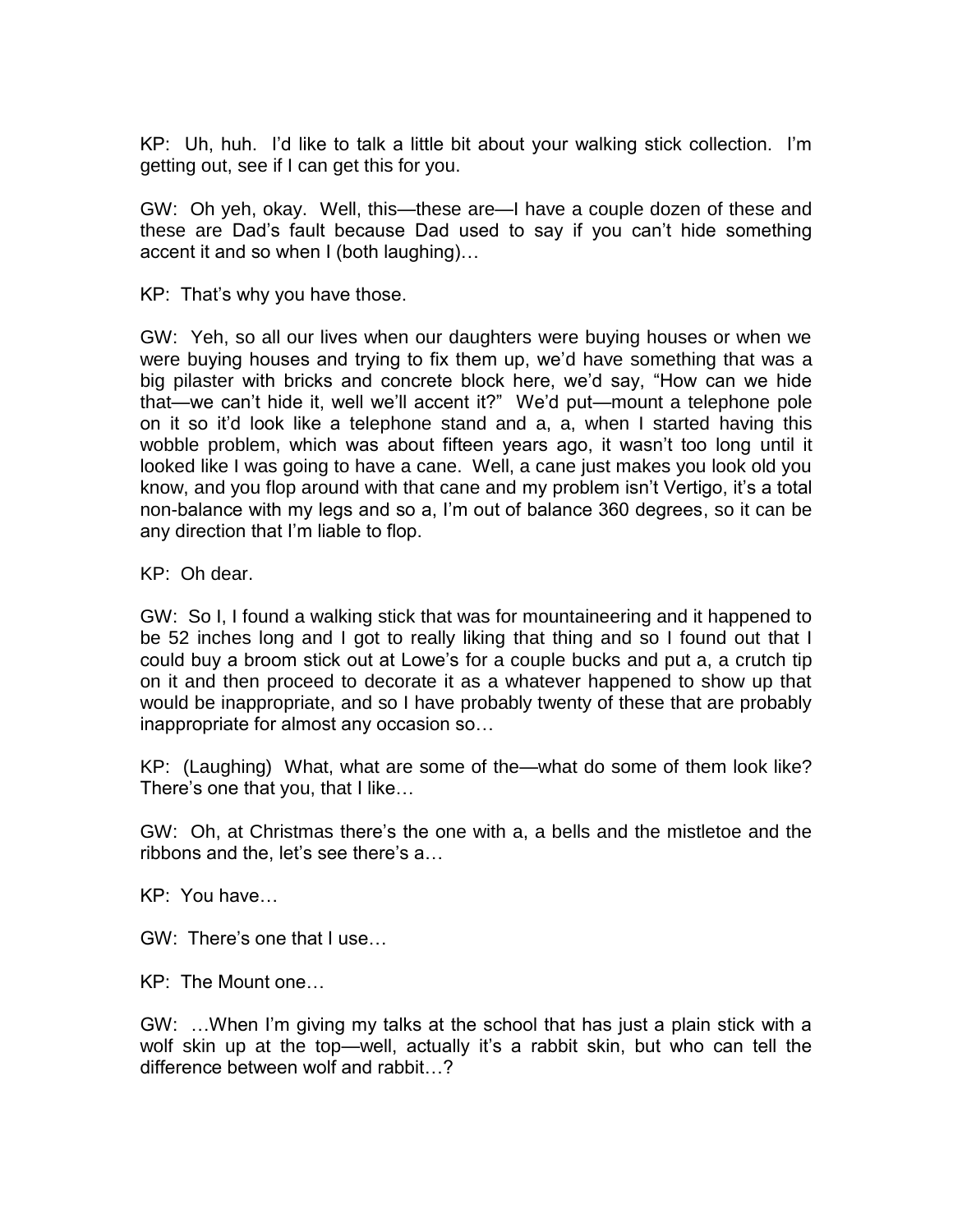KP: (Laughing)

GW: …particularly when you're a ways off. That also was a way of keeping my hand from freezing to the stick, and I have one that has a, a—Lou Phelps painted up a nice sign for me that said, "This space for rent." (Both laughing) Like a little billboard and so people could give me—put there card on there for a dollar and they'd pay the dollar to their charity of their choice and I would have there card on there or their publication. I used to do that at campaign time was when I really—during the elections was when I really was besieged by a, a people wanting to put their material on there. Let's see, I have one with a, a kind of a cage on top that I got out of a Lowe's in there a, drapery section. Just a big attractive cage like that and I found a way of screwing it on to the top and then I used wire, telephone wire, to wrap around and (laughing) I tell people that I do my interviewing—I can interview with four or five feet a way where I stick it into my ear so I can hear them when they're shouting at me.

KP: You're also involved in quite a few community groups; Kiwanis being a big part of it.

GW: Kiwanis. I used to be in a lot of stuff. I was—I used to be in a lot of stuff, but I have felt that you're either in something or you're out of it and so as I was really getting more and more out of it, I thought it was best that I—well, I used to be on the Board here at the library.

KP: Right.

GW: I was on the Board of an awful lot of stuff. I was on the Board down there at Copeland Oaks before I moved in and (laughing) and of course, there was a lot of…Well so much of that. But at any rate, we have been so blessed that Shirley and I think that Alliance is such a great area that our children went to school here and felt they had a great education. They had a single high school where there were students of all economic income. There were students of different races and all of this that I think prepared them for the world. Where some people say, "Oh we want our—we don't want our kids going to that high school where there's all this blah, blah, blah, blah." So they send them to some school where all the kids are pretty much like their kids so maybe they get decent academic preparation, but they miss such an important part of life that when our kids went off to college and went off to the work force and all that, the adjustments had been made way back when they were teenagers and we felt that they got as good a preparation as, as, they both did well in college, they both have done well in life, that this was a great place for Shirley and I because we have been involved in so many things—of course, Shirley is still involved with everything—likes to read, she loves to read. She does so much with our daughters that they are both reading nuts, just like Shirley is and the granddaughters don't know any better either. They're…when Emily was, I think,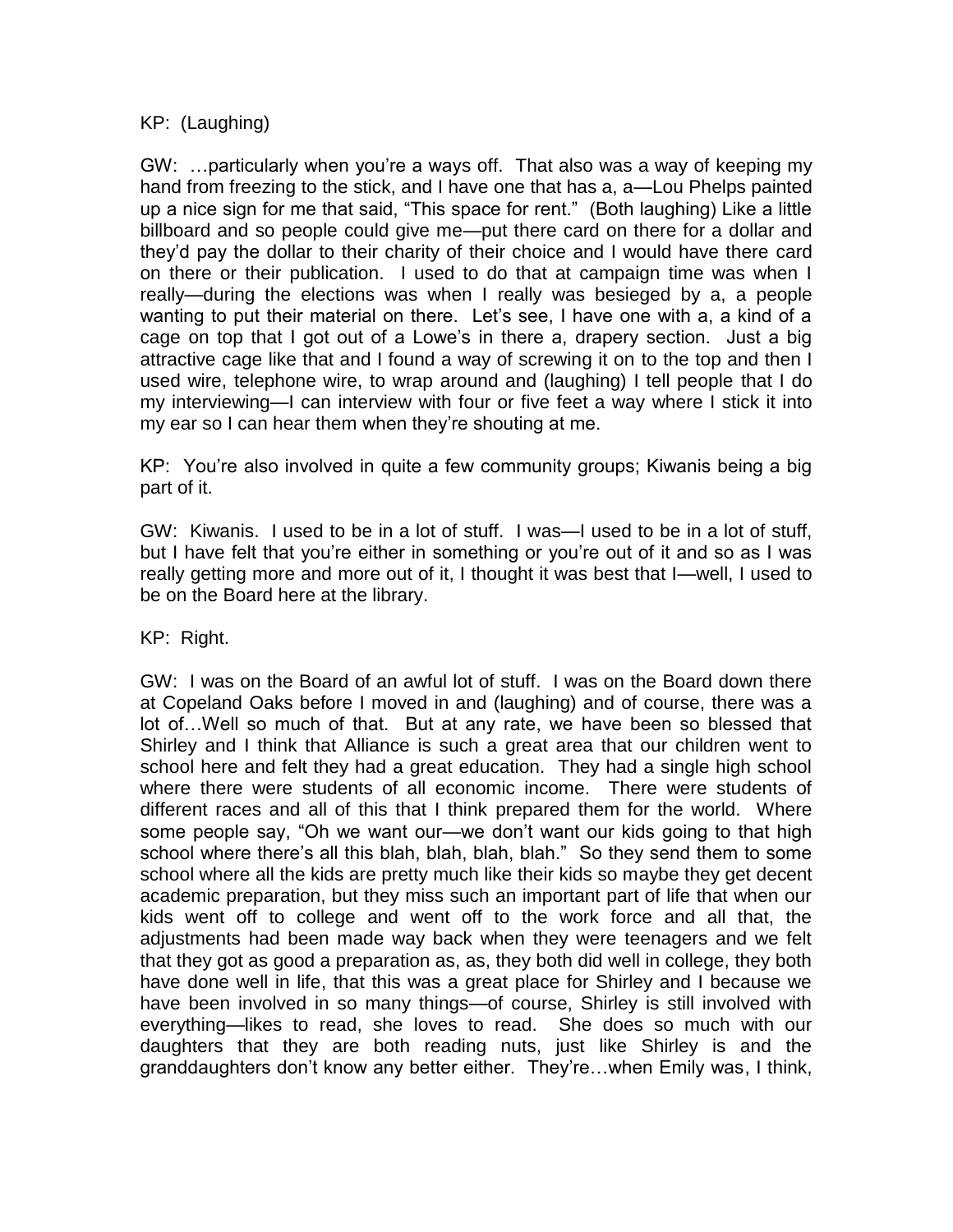about 12 years old, she called up Shirley and said, "Gram, what have you been reading lately?"

KP: (Laughing)

GW: Now why would a 12 year old not say, "Hey, when are you making cookies and gonna send us some more cookies?" But instead says, "Gram, what have you been reading lately?" I mean, that just shows how nutso that Shirley is on this education stuff.

KP: That's great.

GW: Well, of course, she taught for quite a few years and tutored over seventeen years.

KP: Well, we've got less than ten minutes left so is there a final story that you want to leave us with?

- GW: Well, final sounds so like it's the end, you know…
- KP: Well, okay, um, something to let us go forward. How's that?

GW: To what?

KP: I don't know.

GW: (Laughing)

KP: (Laughing) The next interview.

GW: Well, yeh, okay. Well, I'm sure your next interview you're going to have someone who's not only brilliant and a, a humorous and educational, but you'll have someone that can do all those things and also make a fine presentation. My voice has started to go. I don't know what's wrong with it, but like I've said many times the only things that run on me anymore is my nose and my mouth so…(both laughing), and if any time we don't take advantage of the opportunity to give something to others, we are short-suiting ourselves. My Dad always said, "A person's net worth is known by what the person gives rather than what the person has." Now my parents weren't blessed with a lot of cash, but they had time to give that so many people came to the farm to ask Dad for advice and a lot of was about farming, but a lot of was just the practical things in life and Mom and Dad again had more education than probably all the neighbors put together and the neighbors could recognize this and come for assistance which really impressed me as a kid and as they got more money Dad, well, here's kind of a crazy one. Dad was in his probably mid-seventies or so and he said, "Hey, Bud are you going to have a nice funeral for me?" And I said, well, what do you say,